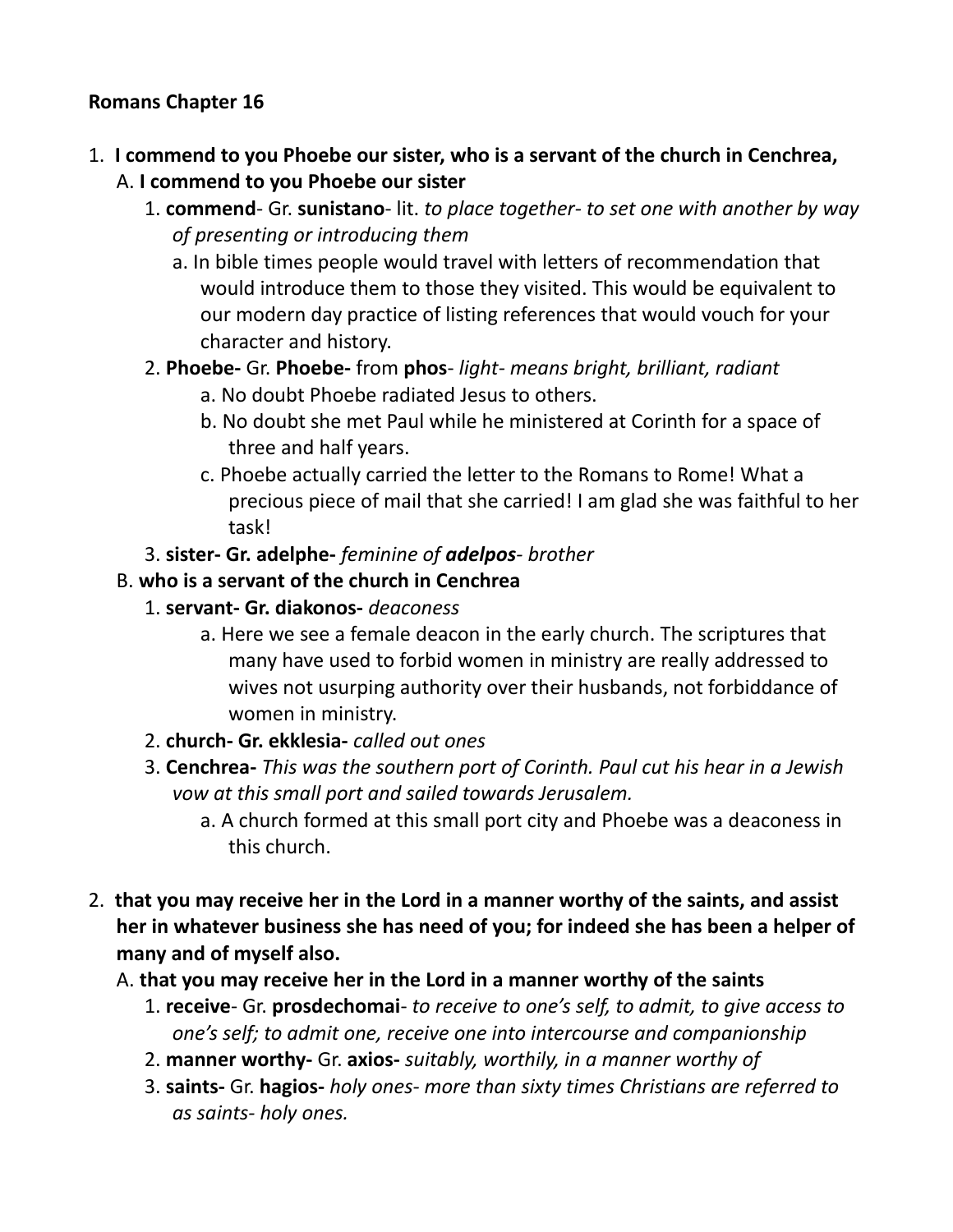## B. **and assist her in whatever business she has need of you**

- 1. **assist-** Gr. **paristemi-** *to stand by to assist or help*
- 2. **business-** Gr. **pragma-** *that which has been done, a deed, an accomplished fact; business, a commercial transaction; a matter, question, affair*
- 3. **has need of-** Gr. **chrezo-** *be in want of*
- C. **for indeed she has been a helper of many and of myself also**
	- 1. **helper- Gr.** *a woman set over others; a female guardian, protectress, patroness, caring for the affairs of others and aiding them with her resources. This word was applied by the Greeks to one who "presided" over an assembly*
		- a. this Greek word is the feminine form of **prostemi,** which means to stand out front and lead. This leaves no doubt the Phoebe was a female leader in the church!
		- b. Phoebe was an example of what a single woman can do in the kingdom.

## 3. **Greet Priscilla and Aquila, my fellow workers in Christ Jesus,**

# A. **Greet Priscilla and Aquila**

- 1. **Priscilla-** *means ancient*
	- a. She is mentioned first before her husband in a number of places.
	- b. She was a teacher and actively participated in properly instructing Apollos in the Christian way more accurately.
	- c. Priscilla was an example of what a married woman could do in the kingdom.

# 2. **Aquila-** *means eagle*

- a. He was born in Pontus, which was northeast of the Galatia area. He had the same trade as Paul did which was tent making. That is how he met Paul in Corinth. He and his wife fled to Corinth after all Christians were expelled from Rome by Claudius in AD 52.
- b. God uses our connections in church and in the secular work world to further His kingdom. Aquila did not meet Paul in church but on the job. We need to look for the divine connections God has for us at our work place.
- c. Priscilla and Aquila met Paul in Corinth but afterwards moved to Ephesus with Paul and had a house church in their home there.
- d. At this writing they had moved back to Rome because Claudius and the edict against Christians were no longer there.
- e. At the end of Paul's life they once again had moved back to Ephesus to minister there.

# B. **my fellow workers in Christ Jesus**

# 1. **fellow workers**- Gr. **sunergos**

a. Aquila was Paul's fellow worker at tent making before he became his fellow worker in Christ Jesus and the gospel.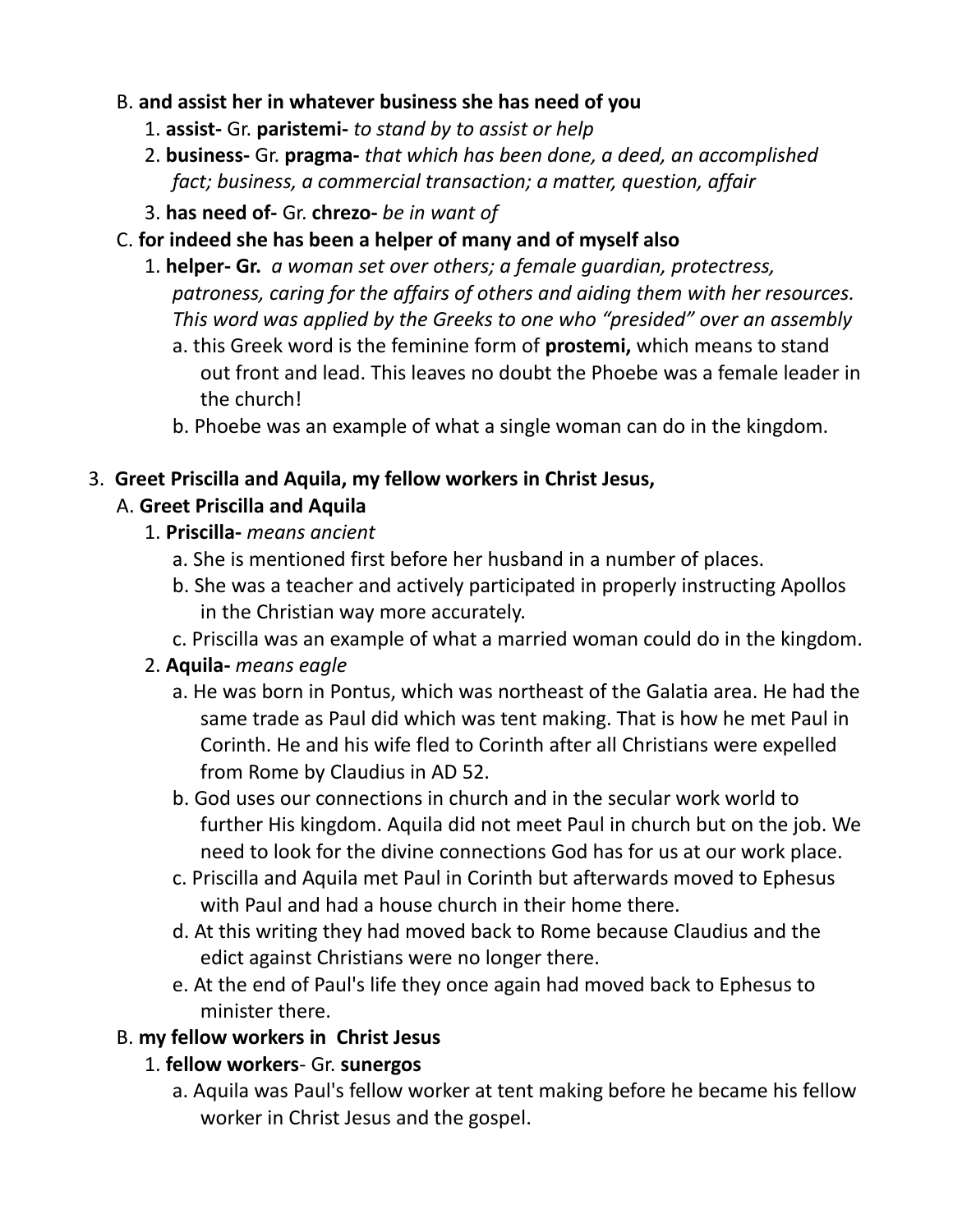- b. There is no doubt that Paul was impressed by Aquila's work ethic in the tent shop before he allowed him to work with him in the gospel. Our testimony for God starts in our daily actions in the daily grind, not behind a pulpit.
- 4. **who risked their own necks for my life, to whom not only I give thanks, but also all the churches of the Gentiles.**
	- A. **who risked their own necks for my life**
		- 1. **risked** Gr. **hupotithemi-** *to put under*
		- 2. **own necks-** Gr. **trachelos** *the throat (neck),to be ready to incur the most imminent peril to life*
			- a. **they put under their own necks** *this means they put their necks under the ax of the executioner.*
			- b. This term reveals that Pricisilla and Acquila were both Roman citizens. If you were executed as a Roman citizen you had your head cut off. If you were executed as a non-Roman then you were crucified as Peter was. Paul was a Roman citizen so when he was killed by Rome he was decapitated and not crucified.
			- c. These two risked much in parting in with the gospel.
		- 3. **life- Gr. psuche-** *soul life*
	- B. **to whom not only I give thanks**
		- 1. **thanks-** Gr. **eucharisteo-** *to give good grace, thanks*
	- C. **but also all the churches of the Gentiles**
		- 1. **churches-** Gr. **ekklesia-** *called out ones, local churches*
- 5. **Likewise** *greet* **the church that is in their house. Greet my beloved Epaenetus, who is the firstfruits of Achaia to Christ.** 
	- A. **Likewise greet the church that is in their house**
		- 1. **greet-** *not in the Greek*
		- 2. **house-** Gr. **oikos**
			- a. Prisicilla and Acquila hosted a church in their home both in Ephesus and in Rome. This shows as Roman citizens they had wealth to afford a large home.
	- B. **Greet my beloved Epaenetus**
		- 1. **Greet** Gr. **aspazomai** *to enfold in the arms, that is, (by implication) to salute, (figuratively) to welcome*
		- 2. **Epaenetus-** *means praised*
	- C. **who is the firstfruits of Achaia to Christ**
		- 1. **firstfruits** Gr. **aparche** a *beginning of sacrifice, that is, the (Jewish) first fruit*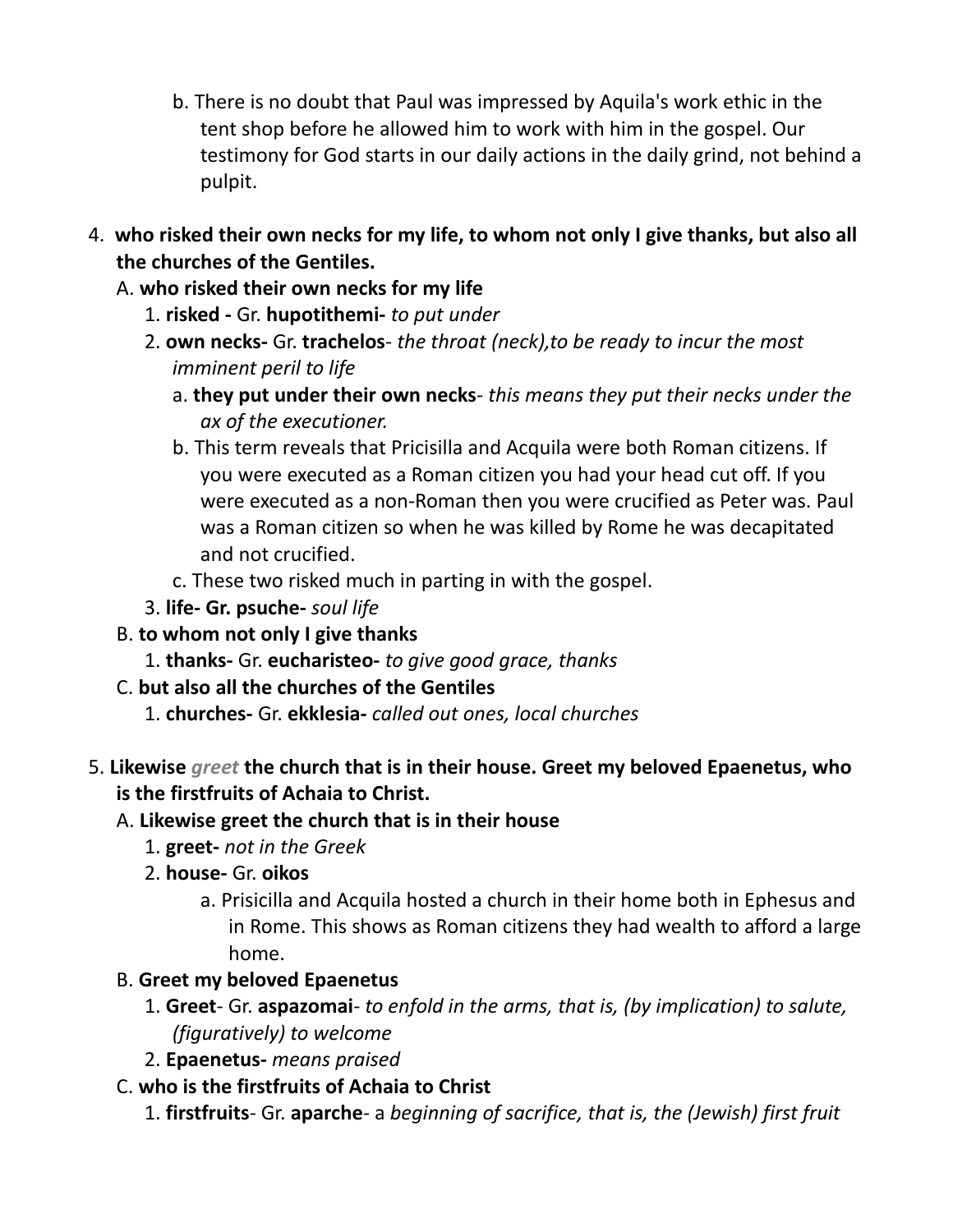2. **Achaia-** *This was the region where Corinth and Athens were. Some early texts say Asia here which would mean the region of Ephesus.*

## 6. **Greet Mary, who labored much for us.**

- A. **Mary** *a form of Miriam*
	- 1. Paul valued women and utilized women much in the ministry.
- B. **labored** Gr. **kopiao** *to grow weary, tired, exhausted with toil or burdens; to labour with wearisome effort*

## 7. **Greet Andronicus and Junia, my countrymen and my fellow prisoners, who are of note among the apostles, who also were in Christ before me.**

# A. **Greet Andronicus and Junia,**

- 1. **Andronicus** *means man of victory*
- 2. **Junia-** *means youthful*
	- a. This probably is a female name and the two were married.

## B. **my countrymen and my fellow prisoners,**

- 1. **countrymen-** Gr. **suggenes-** *of the same kin, akin to, related by blood in a wider sense, of the same nation, a fellow countryman*
	- a. This is probably referring to the fact that they were Jews and not Gentiles. In [Romans 9:3] Paul referred to the Jews as his countrymen-Gr. **suggenes**

## 2. **fellow prisoners- Gr. sunaichmalotes-** *fellow captives of war*

- a. This Greek word shows to us vividly that we are not on a cruise but on a battlefield in the Christian life!
- b. Paul was on the front lines in the hottest battles and found himself often as a captive of war [in prison], however, God would provide grace and supply of His Spirit to deliver him.
- c. This couple had been put in prison because of the faith. They stood out on the front lines in the hottest of the battle with Paul. Would God give us more of these to stand in battle on the front lines!

# C. **who are of note among the apostles,**

- 1. **note** Gr. **episemos** *having a mark on it, marked, stamped, coined; of note, illustrious*
	- a. It is unclear whether these two were actual apostles themselves or were of note among those who were apostles. If the former is meant then this is another proof that women can and did serve in church leadership.
- 2. **apostles- Gr. apostolos-** *sent one with authority and a message*
	- a. Not all apostles were apostles in the sense of  $[Eph. 4:11]$ . Some apostles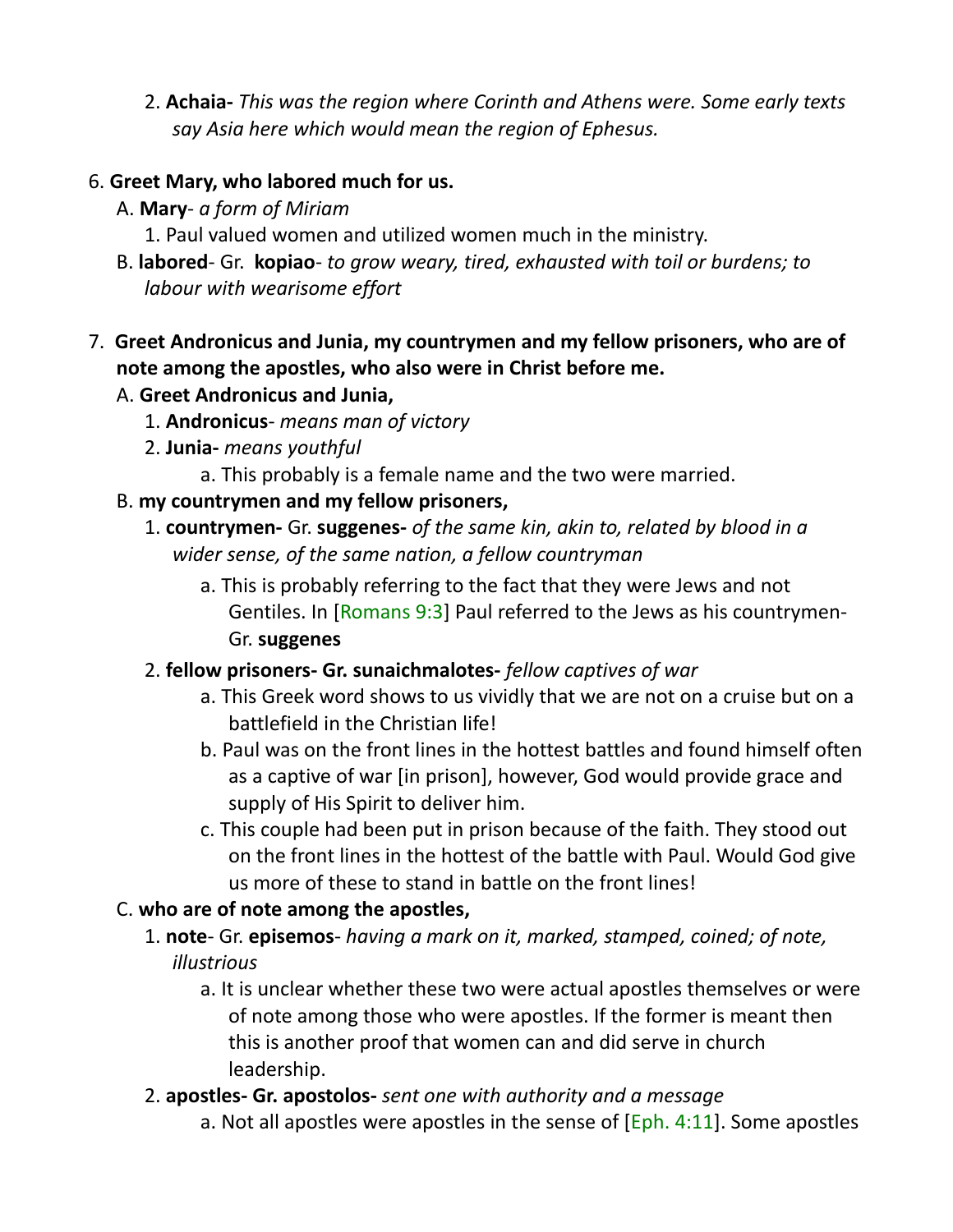were just messengers from a church with a message or commission to someone or to another church. [i.e. Phil. 2:25- *messenger*]

## D. **who also were in Christ before me**

## 1. **in Christ before me**

a. These two were saved before Paul got saved. No doubt they remembered the fierce enemy of the church- Saul of Tarsus! They might have even been persecuted or thrown into prison by him.

## 8. **Greet Amplias, my beloved in the Lord**.

#### A. **Greet Amplias**

- 1. **Amplias** *means large*
	- a. There is an ornate grave in the catacombs bearing this name. This would mean he was a significant leader in the church.

#### B. **my beloved in the Lord**

1. He was beloved and so am I and you my dear Christian!

#### 9. **Greet Urbanus, our fellow worker in Christ, and Stachys, my beloved**

A. **Urbanus**- *means of the city; city bred*

1. He might have been born and bred in Rome. He bears a slave's name.

- B. **fellow worker-** Gr. **sunergos**
- C. **Stachys-** *means spike or ear of corn*
- D. **my beloved**
	- 1. Paul genuinely loved those worked with him and for him. So often there is a lack of the love of family in church leadership. People often in churches are treated as mere employees or resources to achieve a desired end. This is a tragedy. Every Christian laborer should be first our beloved and then fellow worker.

## 10. **Greet Apelles, approved in Christ. Greet those who are of the** *household* **of Aristobulus.**

## A. **Greet Apelles**

- 1. **Apelles** *means called*
- B. **approved in Christ**
	- 1. **approved** Gr. **dokimos** *proven genuine after testing*
	- 2. Many that are called are not approved after testing. Apelles was both called and proven after testing. May that be said of us.
- C. **Aristobulus-** *the best counselor*
	- 1. The best counselor is one who says what the Word and Spirit of God says on every matter, no more and no less. The Word and Spirit always agree.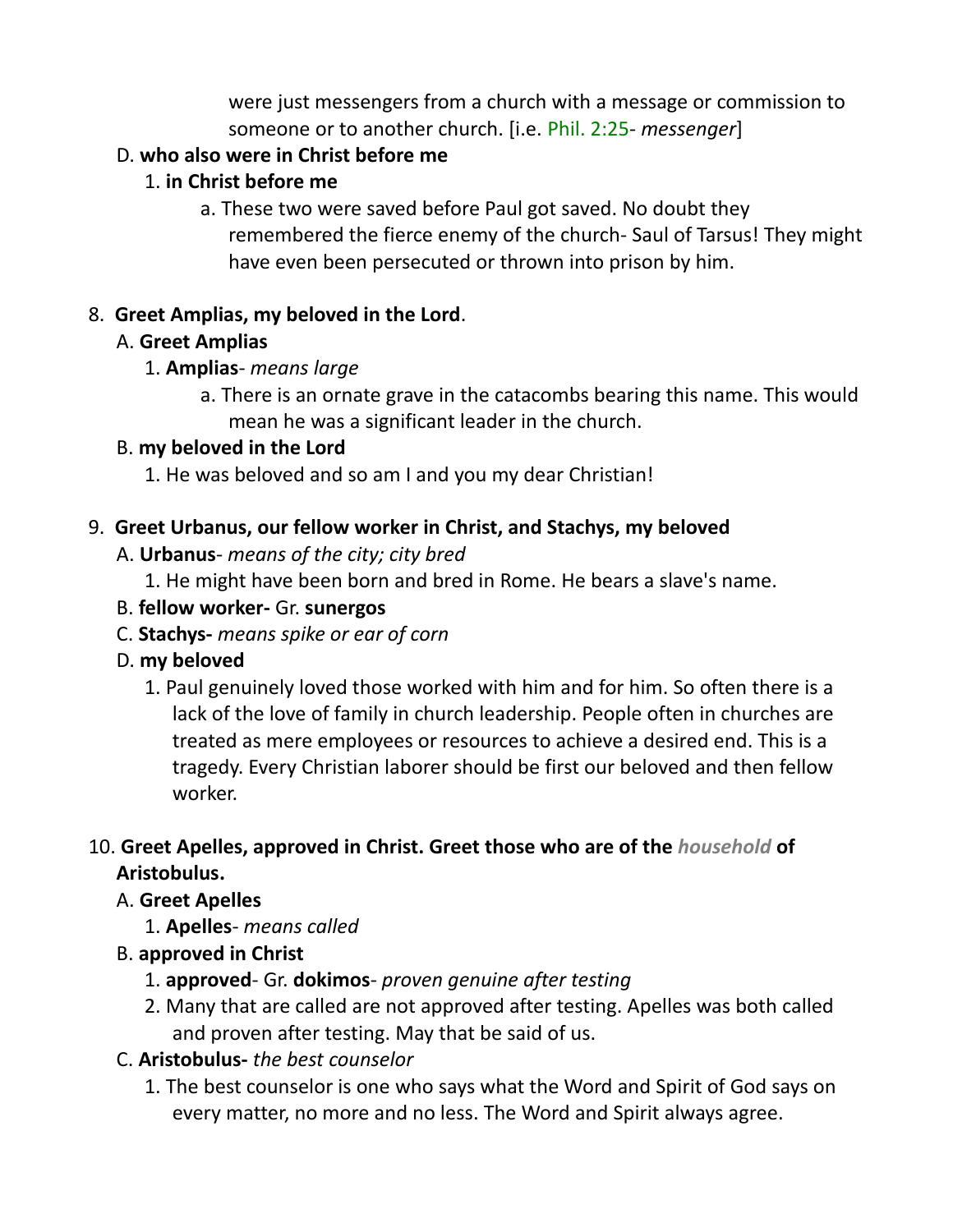- 11. **Greet Herodion, my countryman. Greet those who are of the** *household* **of Narcissus who are in the Lord.**
	- A. **Greet Herodian**
		- 1. **Herodian** *means song of Juno*
			- a. He was probably a slave
	- B. **my countryman-** Gr. **suggenes-** *of the same kin, akin to, related by blood in a wider sense, of the same nation, a fellow countryman*
	- C. **Greet those who are of the household of Narcissus who are in the Lord**
		- 1. **Narcissus** *means narcotic*
			- a. He was a very rich Roman man who served under Claudius. He most likely was an wicked unbeliever. He served as Claudius' postmaster. He controlled what correspondence would come to the Caesar. Therefore, people would pay him large bribes to insure their correspondence got to him. He became very wealthy. When Claudius died he served under Nero, but soon found dishonor and was made to commit suicide. Apparently, some of the slaves or family members of Narcissus were saved.
		- 2. **in the Lord**
			- a. Not all people are in the Lord. Only those who have received Christ Jesus by faith are given the right to become the children of God. [John 1:12]
- 12. **Greet Tryphena and Tryphosa, who have labored in the Lord. Greet the beloved Persis, who labored much in the Lord.** 
	- A. **Greet Tryphena and Tryphosa**
		- 1. **Tryphena** *means dainty*
		- 2. **Tryphosa** *means delicate*
			- a. These were sisters and may have been twins
	- B. **who have labored in the Lord.**
		- 1. **labored** Gr. **kapaio** *to grow weary, tired, exhausted (with toil or burdens or grief)*
	- C. **Greet the beloved Persis**
		- 2. **Persis** *means a Persian woman*
	- D. **who labored much in the Lord**
		- 1. There are some that **labor** in the Lord [Tryphena and Tryphosa] and then there are some that **labor much** in the Lord [Persis] Which will we be?
		- 2. As a leader we will have some that will labor in helping, but others will labor much. We must make sure we love them equally.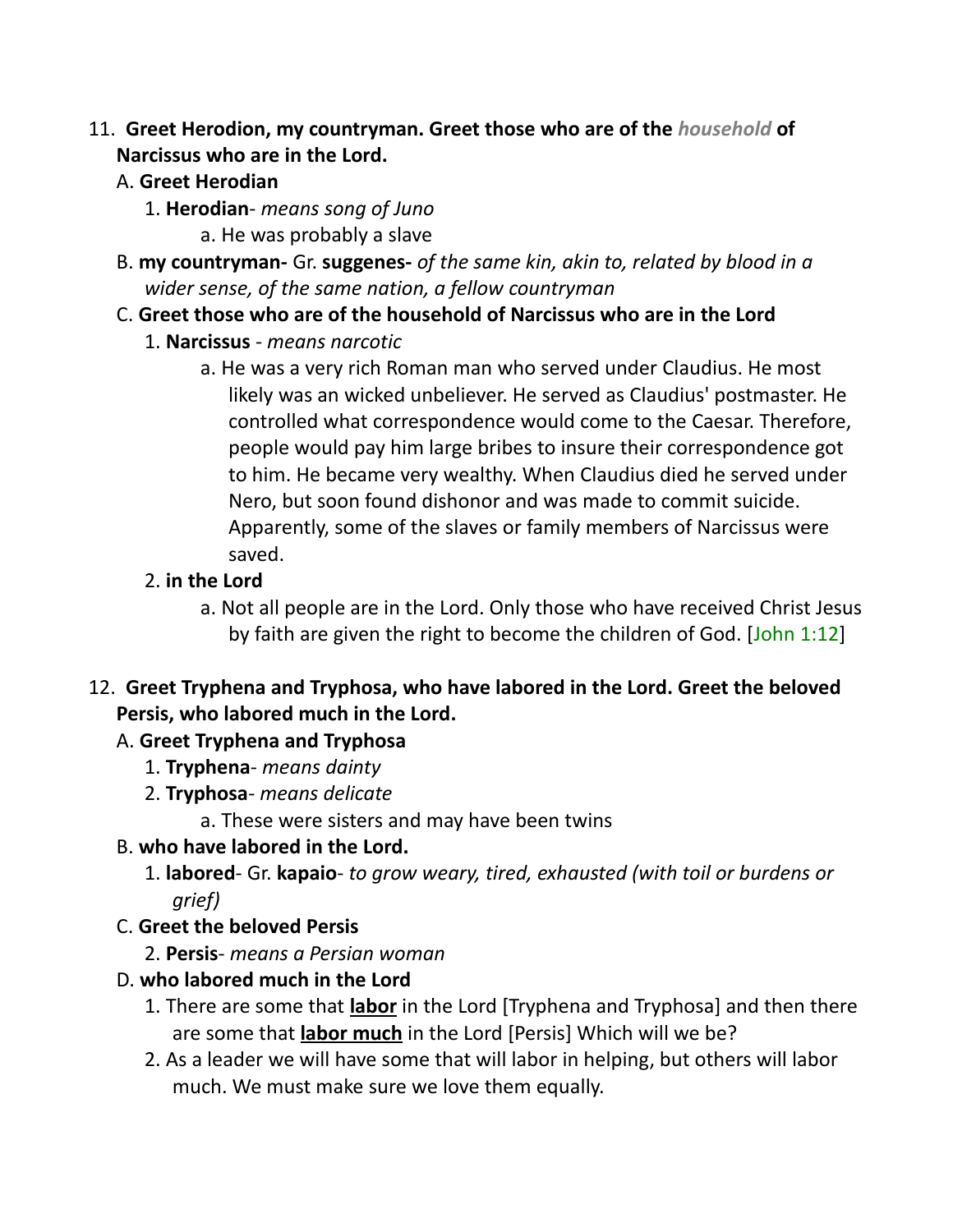## 13. **Greet Rufus, chosen in the Lord, and his mother and mine.**

#### A. **Greet Rufus**

- 1.**Rufus** *means red*
	- a. Simon the Cyrene carried Jesus' cross. His son was Rufus. This could have been that Rufus.

#### B. **chosen in the Lord**

1. **chosen**- Gr. **eklektos**- *to select out*

## C. **and his mother and mine**

- 1. **mother-** Gr. *meter*
- 2. **and mine**
	- a. His mother in a literal sense, and mine in a figurative one.
- 14. **Greet Asyncritus, Phlegon, Hermas, Patrobas, Hermes, and the brethren who are with them.**
	- A. **Asyncritus** *means incomparable*
	- B. **Phylegon-** *means blazing*
	- C. **Hermas-** *means Mercury*
	- D. **Patrobas-** *means father's life*
	- E. **Hermes-** *means herald of the gods*
	- F. **and the brethren who are with them**
- 15. **Greet Philologus and Julia, Nereus and his sister, and Olympas, and all the saints who are with them**
	- A. **Philologus** *means lover of the Word*
	- B. **Julia-** *means soft haired*
	- C. **Nereus-** *means lump*
	- D. **Olympas-** *means heavenly*
	- E. **and all the saints who are with them**

## 16. **Greet one another with a holy kiss. The churches of Christ greet you.**

## A. **Greet one another with a holy kiss**

- 1. **holy kiss** Gr. **hagios philema**
	- a. If there is a holy kiss then there is an unholy kiss. Due to the later this practice was limited to the holy kiss between those of the same sex in subsequent times.
	- b. I was a singles director for a number of years and I found that among some guys this was the only scripture they felt under duty to fulfill!

## B. **The churches of Christ greet you.**

1. The churches of Achaia- ie. Corinth, where Paul wrote the letter to the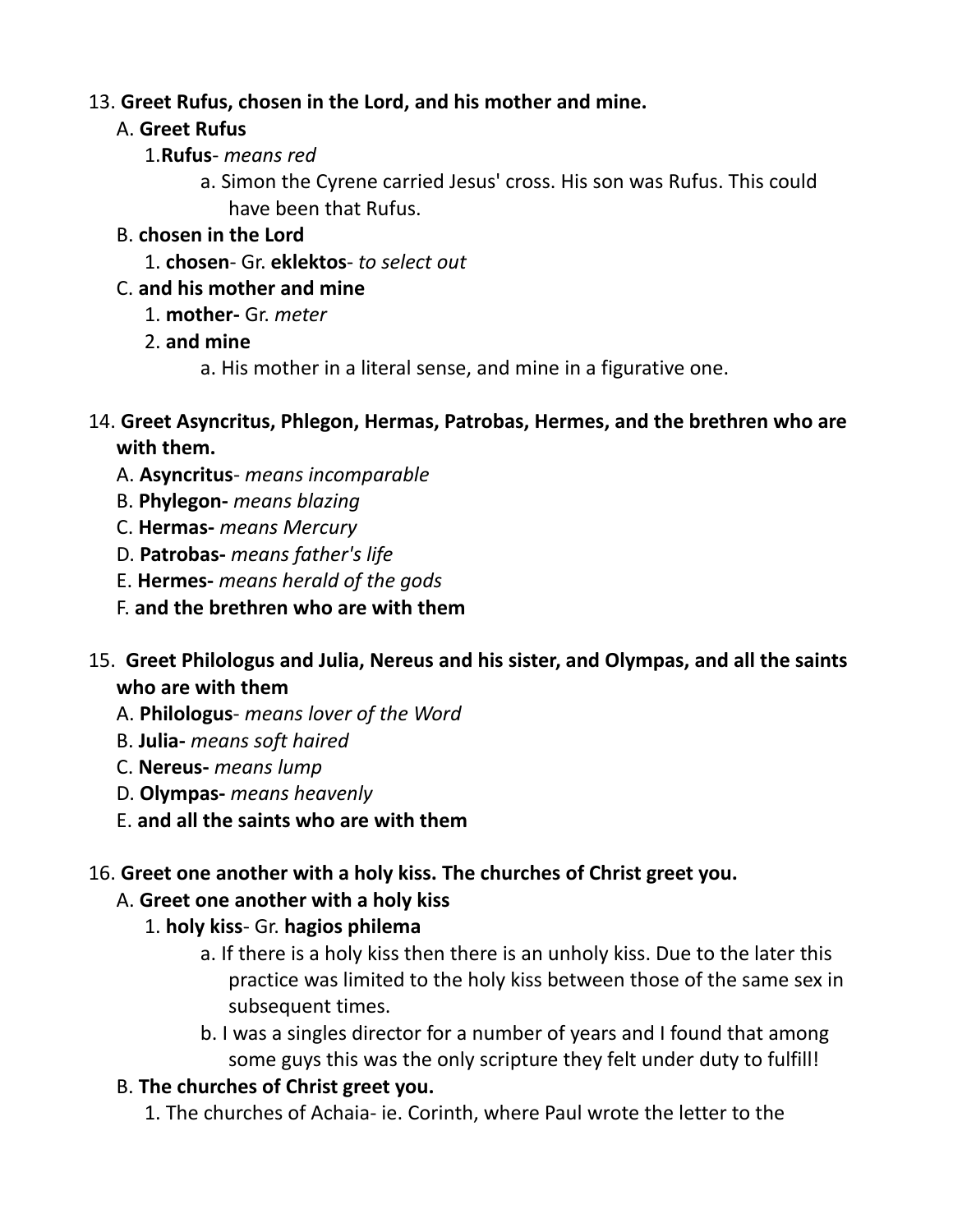Romans.

- 17. **Now I urge you, brethren, note those who cause divisions and offenses, contrary to the doctrine which you learned, and avoid them.** 
	- A. **Now I urge you, brethren**
	- 1. **urge** Gr. **parakaleo** *to call to one's side, call for, summon; to admonish, exhort to beg, entreat, beseech*

*to encourage, strengthen*

- a. Believers need to be summoned, admonished, entreated, encouraged, and strengthened to avoid divisions and offenses. This is because it is the tendency of the fallen flesh to gravitate to these more than to peace and unity. We need to constantly appeal to the born again spirit in believers [their new identity in Christ] in order to walk free from the flesh. Division and strife are works of the flesh. [Gal. 5:17, 21]
- B. **note those who cause divisions and offenses-**
	- 1. **note-** Gr. **skopeo** *We get our English word to skope from this word*. *It means to look at, observe, contemplate; to fix one's eyes upon, direct one's attention to, any one- to keep one's eye upon.*
	- 2. **cause-** Gr. **poieo-** *to make*
	- 3. **divisions-** Gr. **dichostasia-** *lit. double standing; disunion*, *that is, (figuratively) dissension*
		- a. We are keep our eye on those who try to get a unified group to stand on two different places opposed to one another.
	- 4. **offenses** Gr. **skandalon-** *trap, snare, occasion to stumble*
- C. **contrary to the doctrine which you learned**
	- 1. **contrary to** Gr. **para**
	- 2. **doctrine** Gr. **didache** *teaching, instruction*
	- 3. **learned** Gr. **manthano** *to increase one's knowledge, to be increased in knowledge; to hear, be informed, to learn by use and practice; to be in the habit of, accustomed to*
		- a. The doctrine of the apostles; NT revelation of grace and faith
		- b. Usually divisions and offenses come from those who want to introduce legalism into the body.
- D. **and avoid them-**
	- 1. **avoid-** Gr. **ekklino** *to turn aside, deviate (from the right way and course); to turn (one's self) away, to turn away from, keep aloof from one's society*
		- a. Scripture teaches that there are times in which we are to withdraw our fellowship from other Christians that are walking disorderly to the Word. [Matt. 18:17, 1 Cor. 5:9-11, 2 Thess. 3:6, 1 Tim. 6:3-5, 2 Tim. 3:5,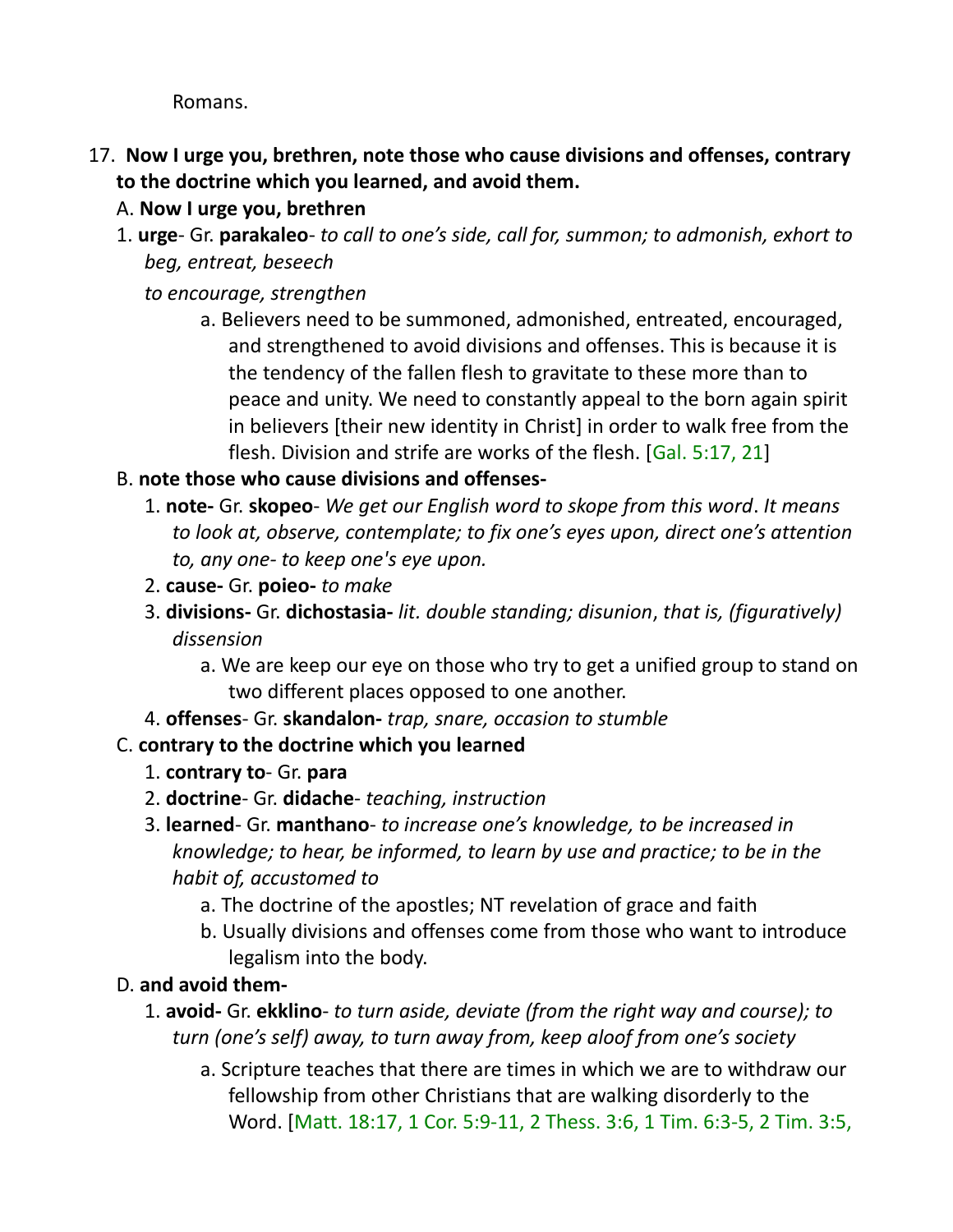Titus 3:10, 2 John 1:10, 2 John 1:11]

- b. We must remember that corrupt companionship's will corrupt good manners. [1 Cor. 15:33]
- 18. **For those who are such do not serve our Lord Jesus Christ, but their own belly, and by smooth words and flattering speech deceive the hearts of the simple.**

#### A. **For those who are such do not serve our Lord Jesus Christ**

- 1. **serve** Gr. **douleo** *to serve as a slave*
- B. **but their own belly**
	- 1. **belly-** Gr. **koilia** *the lower belly, the lower region; the innermost part of a man, the soul, heart as the seat of thought, feeling, choice; inward desires*
		- a. Those who create divisions in the church are enslaved to their own appetites for recognition and control. They do not share the concern and love Christ has for His body.

## C. **and by smooth words and flattering speech deceive the hearts of the simple**

- 1. **smooth words** Gr. **chrestologia** *fair speaking, the smooth and plausible address which simulates goodness*
- 2. **flattering speech-** Gr. **eulogia-** *praise, laudation; fine discourse, polished language; in a bad sense, language artfully adapted to captivate the hearer: fair speaking, fine speeches*
	- a. Beware of those who are over the top in praising you or complimenting you. They will offer flowers to your face and a knife to your back! Ones that do this are either very insecure and want acceptance or they have ulterior motives to gain control. These sort of people should not be put into leadership positions no matter how talented or gifted they may be.
	- b. Those that sang praises to Jesus when He entered Jerusalem were the same ones that cried out Crucify, Crucify just a few days later.
- 3. **deceive** Gr. **exapatao** *out to cheat or to deceive*
- 4. **hearts-** Gr. **kardia-** *the inward man comprising the soul and spirit.*
	- a. Often one of the two [soul or spirit] is the focus when kardia is used and one must tell by context whether the spirit or soul is being addressed.
- 5. **simple** Gr. **akakos** *without guile or fraud, harmless, free from guilt; fearing no evil from others, distrusting no one [gullible]*
	- a. Those who cause divisions for their own purposes will target immature believers who are gullible and believe everything they hear, whether it is biblical or not. Young babes will put anything in their mouth.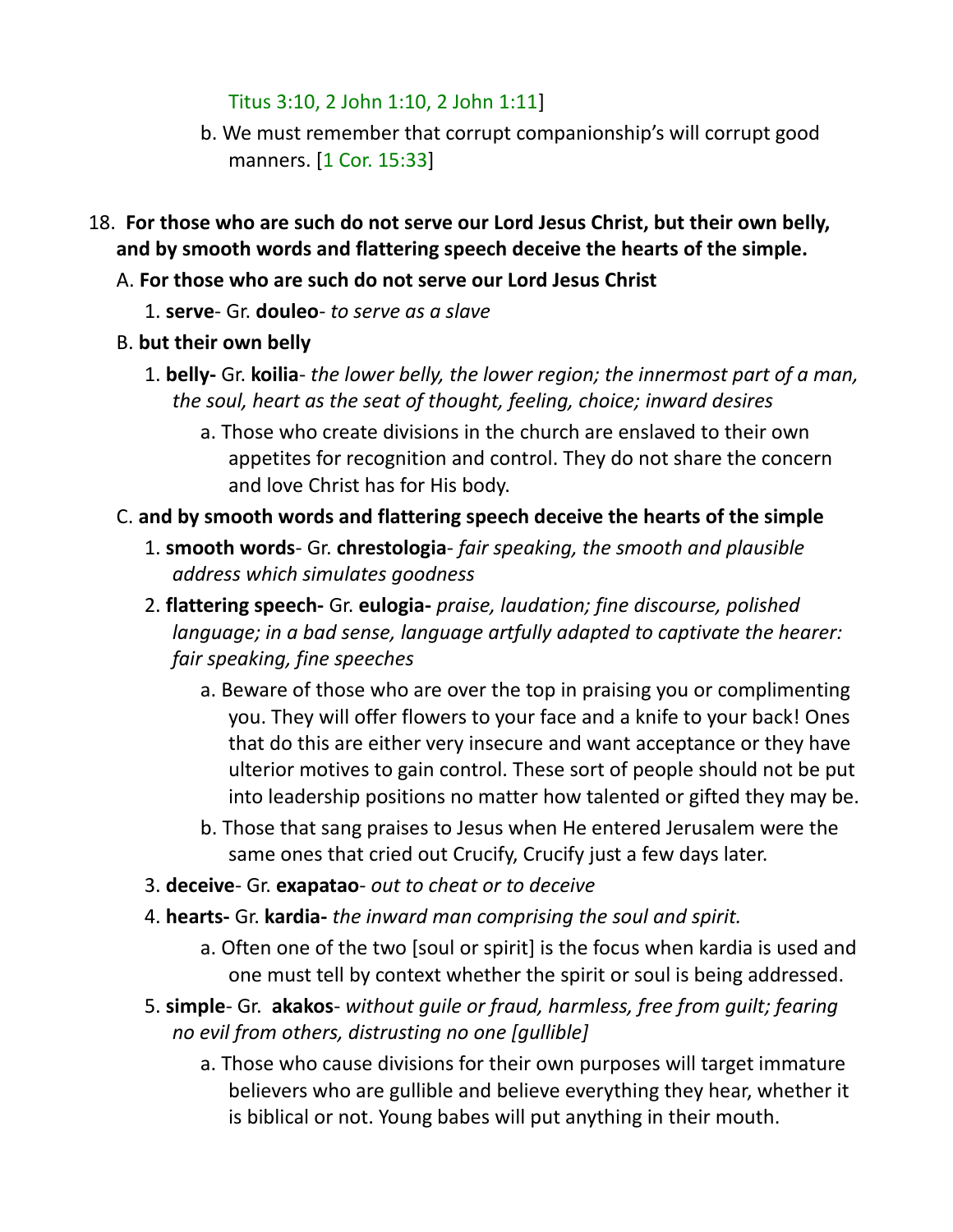- b. These people will try to get young Christians to be agitated in their hearts against leadership. They will trouble their souls with legalism and unsound doctrine as they did in Galatians and Thessonica. [Gal. 1:7, 2 Thess. 2:2]
- 19. **For your obedience has become known to all. Therefore I am glad on your behalf; but I want you to be wise in what is good, and simple concerning evil.** 
	- A. **For your obedience has become known to all**
		- 1. **obedience** Gr. **hupokoe** *to hear under; to obey based upon what is heard and believed*.
			- a. NT obedience is equivalent to NT believing.
		- 2. **known** Gr. **aphikneomai** to *go (that is, spread) forth (by rumor)*
			- a. What was so well known about the Roman believers is that they were quick to believe and act on what they heard. This is good as long as what is heard is first checked against Scripture as the noble Bereans did. Paul was concerned that this was not the case. That is why Paul goes on to say he rejoiced in that they were quick to believe and obey what they heard, but he wanted them to be wise in what is good and simple concerning evil.
	- B. **Therefore I am glad on your behalf**
		- 1. **glad** Gr. **chairo** *to rejoice*
	- C. **but I want you to be wise in what is good**
		- 1. **wise** Gr. **sophos** *skillful*
		- 2. **good-** Gr. **agathos** *intrinsic good, divine good*
			- a. How does one become wise in the things of God. It comes by daily study of the Word of God. Timothy became wise unto salvation by being brought up in the Scriptures. [2 Tim. 3:15]
			- b. Unwise Christians are those who try to follow the Spirit or what is preached to them without investigating the Word of God for themselves about what they hear.

# D. **and simple concerning evil**

- 1. **simple** Gr. **akeraios** *unmixed*
	- a. The most common error young believers make is to imbibe a mixture of legalism and grace. Mixing law and grace destroys both. The Law was designed to bring someone to grace. Grace is the power of God unto salvation. If you mix the two, then you rob the power of the Law to bring you to grace, and if you mix law in with grace, you frustrate grace and stop it's power to deliver and provide for you.
- 2. **evil- Gr. kakos**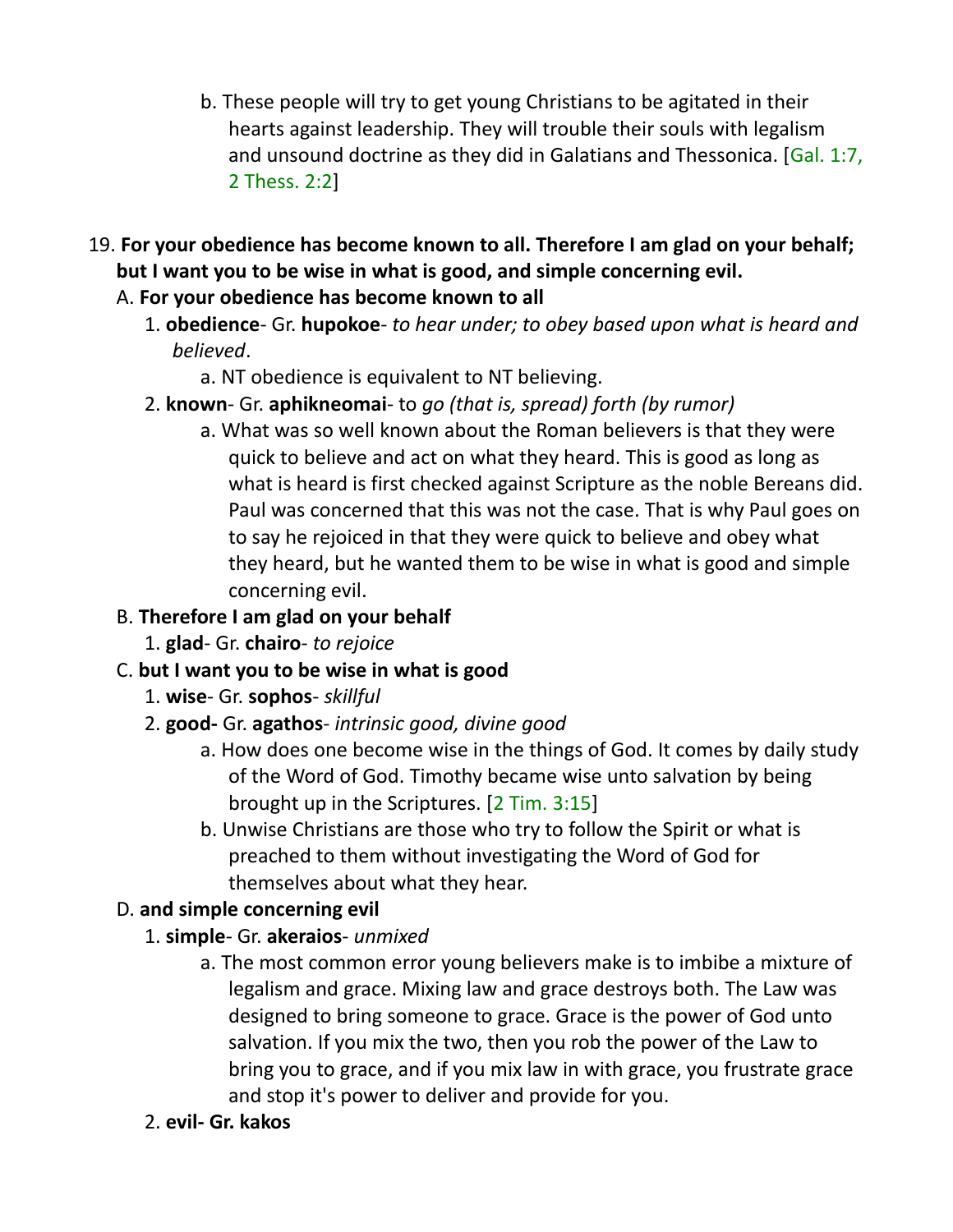- 20. **And the God of peace will crush Satan under your feet shortly. The grace of our Lord Jesus Christ** *be* **with you. Amen.** 
	- A. **And the God of peace will crush Satan under your feet shortly**
		- 1. **God of peace**
			- a. These phrase is used of God five times- [Rom. 15:33, 16:20, Phil. 4:9, 1 Thess. 5:23, Heb. 13:20]
			- b. Five stands for grace in the Bible. It is by grace that Satan is crushed under us! If we stand upon our legalistic performance Satan will overcome us!
			- c. We have peace with God through grace. [Rom. 5:1-2] Because we have peace with God we have all access to His power and resources.
		- 2. **crush** Gr. **suntribo** *break, to break in pieces, shiver, to break down, crush; to tear one's body and shatter one's strength*
			- a. Satan is crushed by God's grace that was given to us by the finished work of Christ. Satan was disarmed and defeated when Christ totally fulfilled the Law for us and rose up from the dead. [Col. 2:13-15] The weapon Satan used against us was the condemnation and guilt the Law brought. We need to make sure we don't re-arm the devil by trying to live under the Law and by our own legalistic performance.
		- 3. **Satan- Gr. satan-** *adversary*
		- 4. **shortly** Gr. **en tachos** *in speed*
	- B. **The grace of our Lord Jesus Christ** *be* **with you**
		- 1. **grace- Gr. charis-** *unmerited favor, ability or resource*
		- 2. *be* **with you- Gr.** *the word be is not in the Greek.* Translate- The grace of our Lord Jesus Christ with you.
			- a. This is not a prayer for grace. It is a statement that grace **is** with them.
			- b. The word grace occurs 128 times in the New Testament. Not one time is there an exhortation to or example of someone praying for grace. Grace has already been given to us in Christ Jesus. We need to believe it and act upon it to release it! We can grow in grace or experience more grace by our knowledge of God through His Word and humbling ourselves to receive it [2 Pet. 1:2, James 4:6], however, we are not to pray for something that has already been given to us.
				- i. The only place it appears that praying for grace is mentioned is [Hebrews 4:16]- put notice that mercy will be **obtained** by prayer, but grace is **found**. We only need to discover the grace that has already been given to us!
				- ii. When we seem to lack power or ability to do something God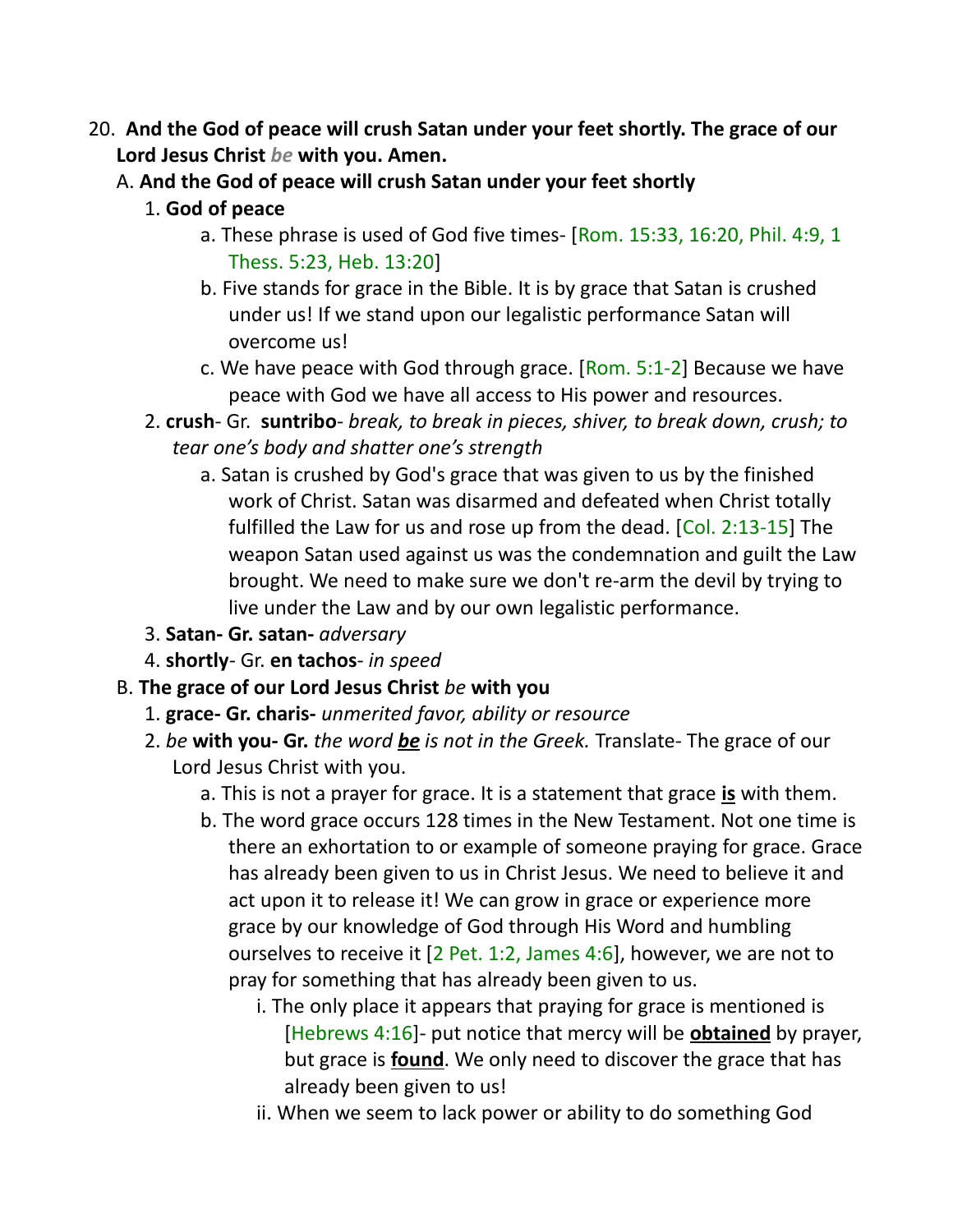requires, often we pray for grace. This is unbelief! We have already been given grace. We just need tap into it! Paul asked for the attack against him to cease, but God said My grace IS sufficient for you! [2 Cor. 12:9] Paul just need to tap into the power of grace that was already given to him in Christ! It is the same with us!

- C. **Amen- Gr. amen-** *so be it, it is so!*
- 21. **Timothy, my fellow worker, and Lucius, Jason, and Sosipater, my countrymen, greet you.**

## A. **Timothy, my fellow worker**

- 1. **Timothy** Gr. **timotheos** *honoring God*
	- a. Timothy was Paul's most reliable and closest associate. He was a true son in the faith that was faithful to him as a father and unto God the Father. He honored both God and Paul.

2. **fellow-worker**- Gr. **sunergos**

- B. **Lucius** *means luminous or white*
- C. **Jason-** *he who heals*
- D. **Sosipater-** *he who defends his father*
- E. **my countrymen, greet you**
	- 1. **countrymen** Gr. **suggenes** *of the same kin, akin to, related by blood in a wider sense, of the same nation, a fellow countryman*
		- a. This is figurative speaking of them being Jewish

## 22. **I, Tertius, who wrote** *this* **epistle, greet you in the Lord.**

## A. **I, Tertius**

1. **Tertius**- *means third; this name often referred to the third child in the family.*

#### B. **who wrote this epistle**

#### 1. **wrote**- Gr. **grapho**

- a. This does not mean that he authored this epistle. It means that he was the secretary for Paul as he dictated it to him. He wrote down what Paul told him to write.
- 2. **epistle** Gr. **epistole** *letter*

## C. **greet you in the Lord**

- 23. **Gaius, my host and** *the host* **of the whole church, greets you. Erastus, the treasurer of the city, greets you, and Quartus, a brother.** 
	- A. **Gaius, my host and the host of the whole church, greets you**.
		- 1. **Gaius** *means lord*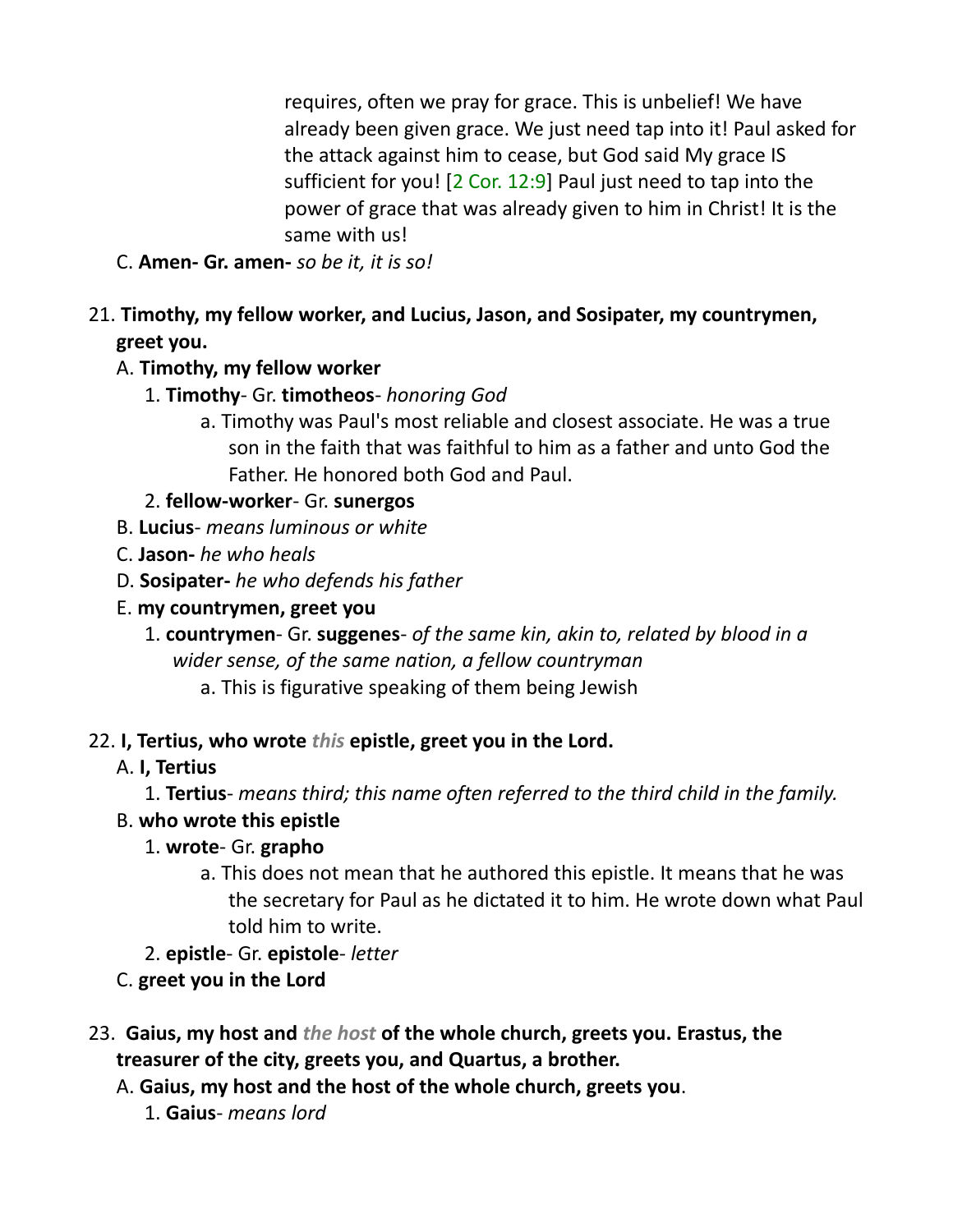- 2. **host** Gr. **xenos** *one who receives and entertains another hospitably*
- 3. **whole church-** Gr. **holos ekklesia**
	- a. Gaius hosted all the church of Corinth. He must have been wealthy and had commensurate lodgings.

# B. **Erastus, the treasurer of the city, greets you**,

- 1. **Erastus** *means beloved*
- 2. **treasurer** Gr. *a steward, manager, superintendent; the superintendent of the city's finances, the treasurer of a city*
	- a. Paul had won some influential people over to the Lord in Corinth. That is why the Lord appeared to Paul and told him not to be afraid for he had many people in that city. [Acts 18:10]

# 3. **city**- Gr. **polis**

# C. **and Quartus, a brother**

1. **Quartus**- *means fourth; probably born forth in the family*. Some parents were not to imaginative in naming their kids.

# 24. **The grace of our Lord Jesus Christ** *be* **with you all. Amen.**

- A. *be* **with you all** *The word be is not in the Greek*. Translate, "The grace of our Lord Jesus Christ with you all." Paul was saying grace is with you. Amen!
- 25. **Now to Him who is able to establish you according to my gospel and the preaching of Jesus Christ, according to the revelation of the mystery kept secret since the world began** 
	- A. **Now to Him who is able to establish you according to my gospel and the preaching of Jesus Christ,**
		- 1. **able** Gr. **dunamai**
		- 2. **establish- Gr. sterizo**
			- a. We will only become stable from receiving the gospel- the good news of grace!
		- 3. **my gospel- Gr. mou euagglion-** *my good message or news*
			- a. Has the gospel been so revealed to you that it has become **YOUR GOSPEL**? It needs to! It was really the gospel of God and of the Lord Jesus Christ, but once it was revealed to Paul it became **his** gospel. The same is for us. We need to own the gospel for ourselves!

# 4. **preaching- Gr. kerugma**

# B. **according to the revelation of the mystery kept secret since the world began**

- 1. **revelation- Gr. apokalupsis**
- 2. **mystery- Gr. musterion** *hidden things, secret*
	- a. The fact that God would visit the Gentiles was not a mystery. We saw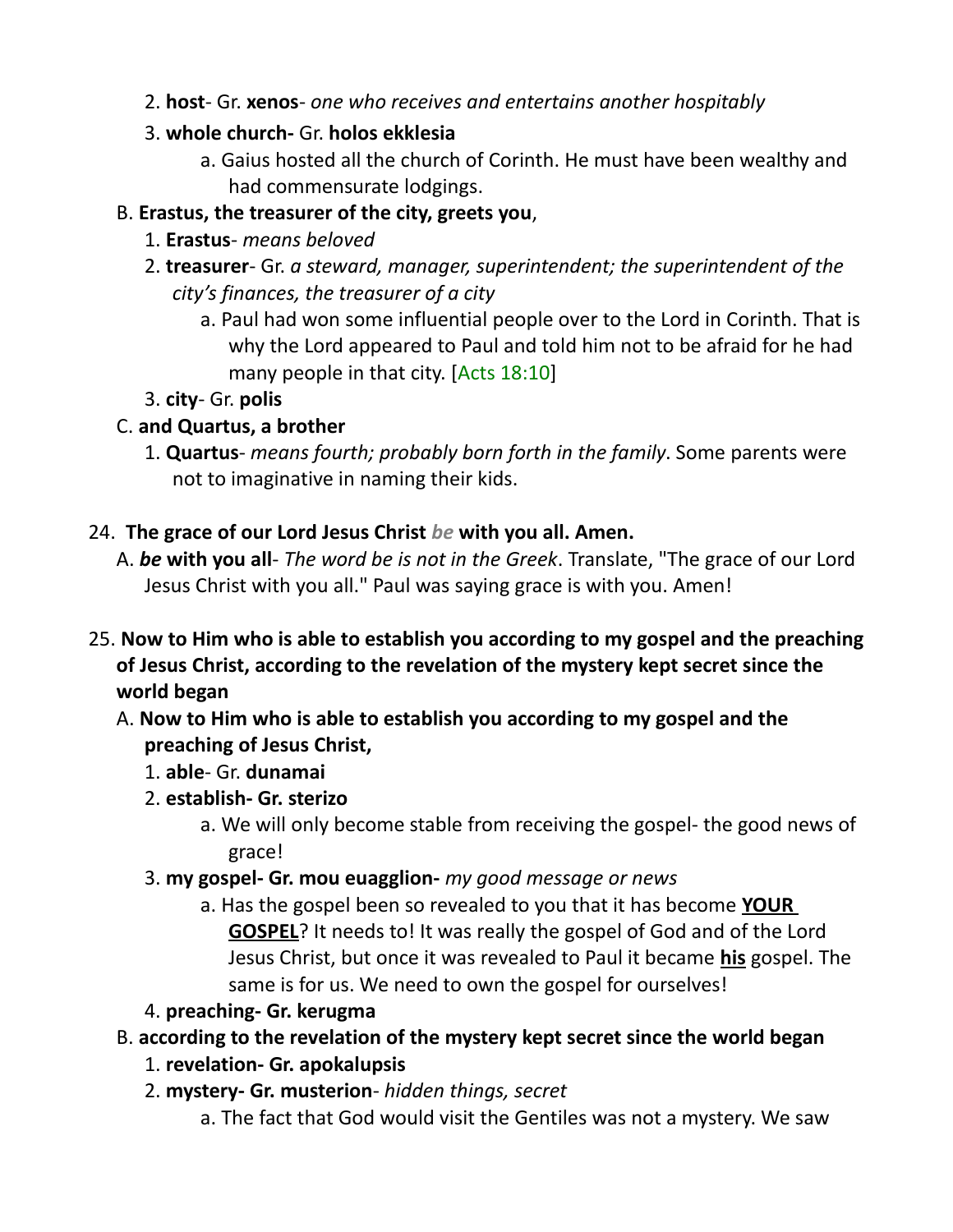citation after citation from the OT prophesying that fact in Romans 15.

- b. What was a mystery was **the Church**. The church is neither Jew or Gentile. The church is comprised of those who share the new creation. The church is the body of the Lord Jesus Christ. The church is the temple for God to eternally dwell in. This was all a mystery in the OT. God revealed to Paul this mystery.
- 3. **secret- Gr. sigao-** *to keep silence, hold one's peace; be concealed*
	- a. God was tight-lipped about the mystery of the church from eternity past until the day of Pentecost. Angels and Satan had no idea about it!
- 4. **since the world began- Gr. chronos aionios-** *times relating to the ages, times eternal*
- 26. **but now made manifest, and by the prophetic Scriptures made known to all nations, according to the commandment of the everlasting God, for obedience to the faith—**
	- A. **but now made manifest,**
		- 1. **now** Gr. **nun** *now in this dispensation of grace*
		- **2. made manifest** Gr. **phaneroo** *to make clear, apparent*
	- B. **and by the prophetic Scriptures made known to all nations,**
		- 1. **prophetic Scriptures** Gr. **graphe prophetikos** *writings of the prophets*
		- 2. **made known** Gr. **gnorizo**
		- 3. **nations-** Gr. **ethne**
	- C. **according to the commandment of the everlasting God, for obedience to the faith**
		- 1. **commandment- Gr. entage** *mandate, command*
			- a. God gave commandments in the OT which were to last for a time and then be fulfilled by Jesus and taken out of the way. However, God's command that the gospel be established is everlasting and will never pass away. The OT Law was fulfilled by the death of Christ, however, the New Covenant command of the gospel is being fulfilled by Christ's life! Since Christ will never die, it is will be established forever!
		- 2. **everlasting aionios-** *eternal ages*
		- 3. **obedience to the faith** lit. obedience of faith
			- a. The commands of the Law were to be obeyed by will power and self effort.
			- b. The command of the gospel is obeyed by believing in Christ!
			- c. Romans starts with the obedience of faith  $[Rom. 1:5]$  and ends here with the obedience of faith.
			- d. Universalists say everyone is saved whether they believe upon Christ or